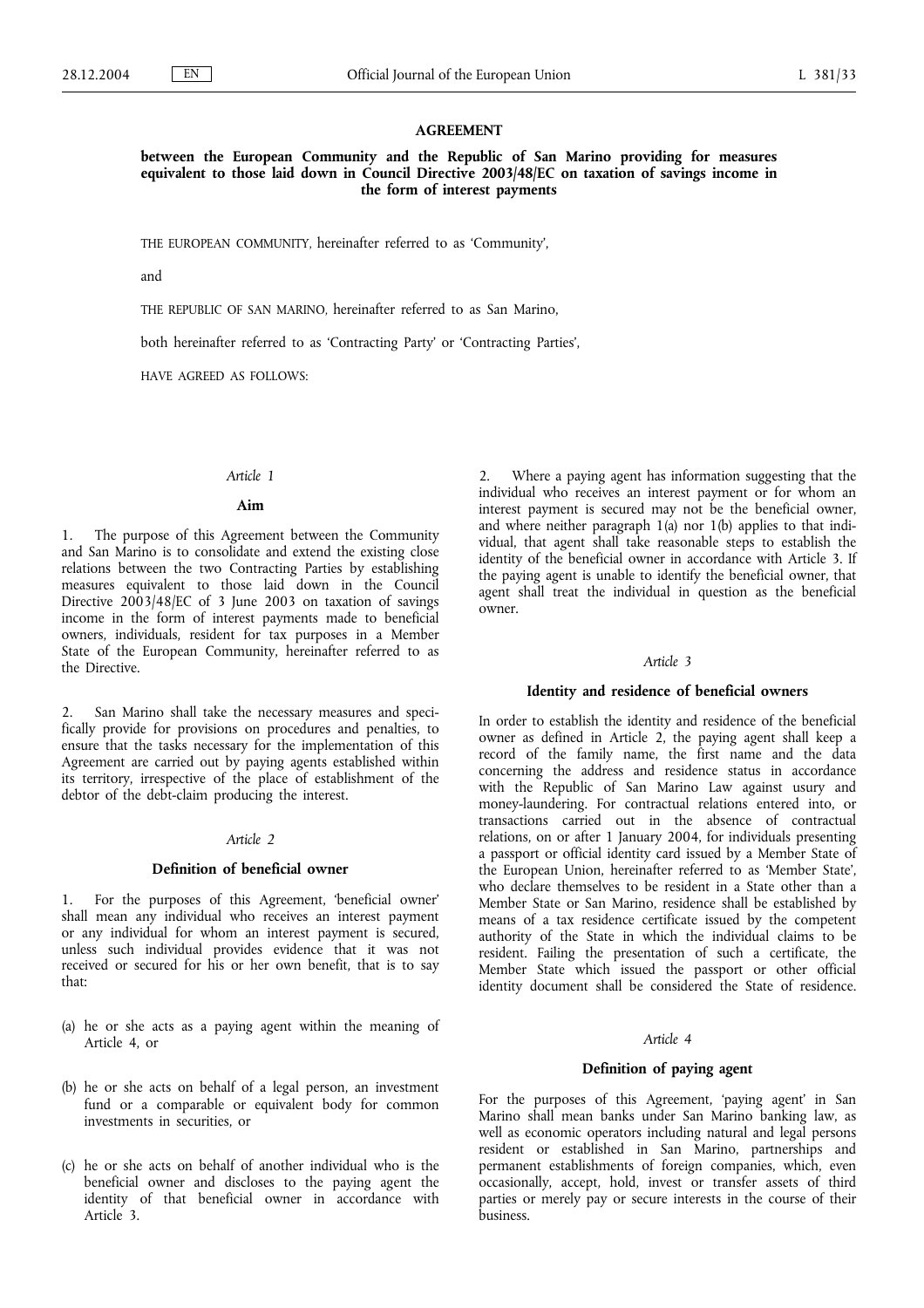### *Article 5*

### **Definition of competent authority**

1. For the purposes of this Agreement the 'competent authorities of the Contracting Parties' shall mean those listed in Annex I.

2. The 'competent authorities of States not included in the Contracting Parties' shall mean those authorities of such States which are competent for the purposes of bilateral or multilateral conventions, or, failing that, which are competent to issue certificates of residence for tax purposes.

### *Article 6*

#### **Definition of interest payment**

1. For the purposes of this Agreement, 'interest payment' means:

- (a) interest paid, or credited to an account, relating to debtclaims of every kind, whether or not secured by mortgage and whether or not carrying a right to participate in the debtor's profits, and in particular, income from government securities and income from bonds or debentures, including premiums and prizes attaching to such securities, bonds or debentures; penalty charges for late payments shall not be regarded as interest payments;
- (b) interest accrued or capitalised at the sale, refund or redemption of the debt-claims referred to in (a);
- (c) income deriving from interest payments either directly or through an entity referred to in Article 4(2) of the Directive, distributed by:
	- (i) undertakings for collective investment or comparable or equivalent bodies for common investments in securities established within the territories referred to in Article 19,
	- (ii) an entity domiciled in a Member State, which exercises the option under Article 4(3) of the Directive and informs the paying agent of this fact,
	- (iii) undertakings for collective investment or comparable or equivalent bodies for common investment in securities established outside the territories referred to in Article 19;
- (d) income realised upon the sale, refund or redemption of shares or units in the following undertakings and entities, if they invest directly or indirectly via other undertakings for collective investment or entities referred to below more than 40 % of their assets in debt-claims as referred to in (a):
	- (i) undertakings for collective investment or comparable or equivalent bodies for common investments in securities

established within the territories referred to in Article 19,

- (ii) an entity domiciled in a Member State, which exercises the option under Article 4(3), of the Directive and informs the paying agent of this fact,
- (iii) undertakings for collective investment or comparable or equivalent bodies for common investment in securities established outside the territories referred to in Article 19.

However, San Marino shall have the option of including income mentioned under (d) in the definition of interest only to the extent that such income corresponds to gains directly or indirectly deriving from interest payments within the meaning of (a) and (b).

As regards paragraphs  $1(c)$  and  $(d)$ , when a paying agent has no information concerning the proportion of the income which derives from interest payments, the total amount of the income shall be considered an interest payment.

As regards paragraph  $1(d)$ , when a paying agent has no information concerning the percentage of the assets invested in debt-claims or in shares or units as defined in that paragraph, that percentage shall be considered to be above  $40\%$ . Where that agent cannot determine the amount of income realised by the beneficial owner, the income shall be deemed to correspond to the proceeds of the sale, refund or redemption of the shares or units.

4. As regards paragraphs 1(b) and (d), San Marino shall have the option of requiring paying agents in its territory to annualise the interest over a period of time which may not exceed one year, and treating such annualised interest as an interest payment even if no sale, redemption or refund occurs during that period.

By way of derogation from paragraphs  $1(c)$  and  $(d)$ , San Marino shall have the option of excluding from the definition of interest payment any income referred to in those paragraphs from undertakings or entities established within its territory where the investment in debt-claims referred to in paragraph 1(a) of such entities has not exceeded 15 % of their assets.

The exercise of such option by San Marino, once notified to the other Contracting Party, shall be binding on both Contracting Parties.

6. The percentage referred to in paragraph 1(d) and paragraph 3 shall after 31 December 2010 be 25 %.

The percentages referred to in paragraph 1(d) and in paragraph 5 shall be determined by reference to the investment policy as laid down in the fund rules or instruments of incorporation of the undertakings or entities concerned and, failing which, by reference to the actual composition of the assets of the undertakings or entities concerned.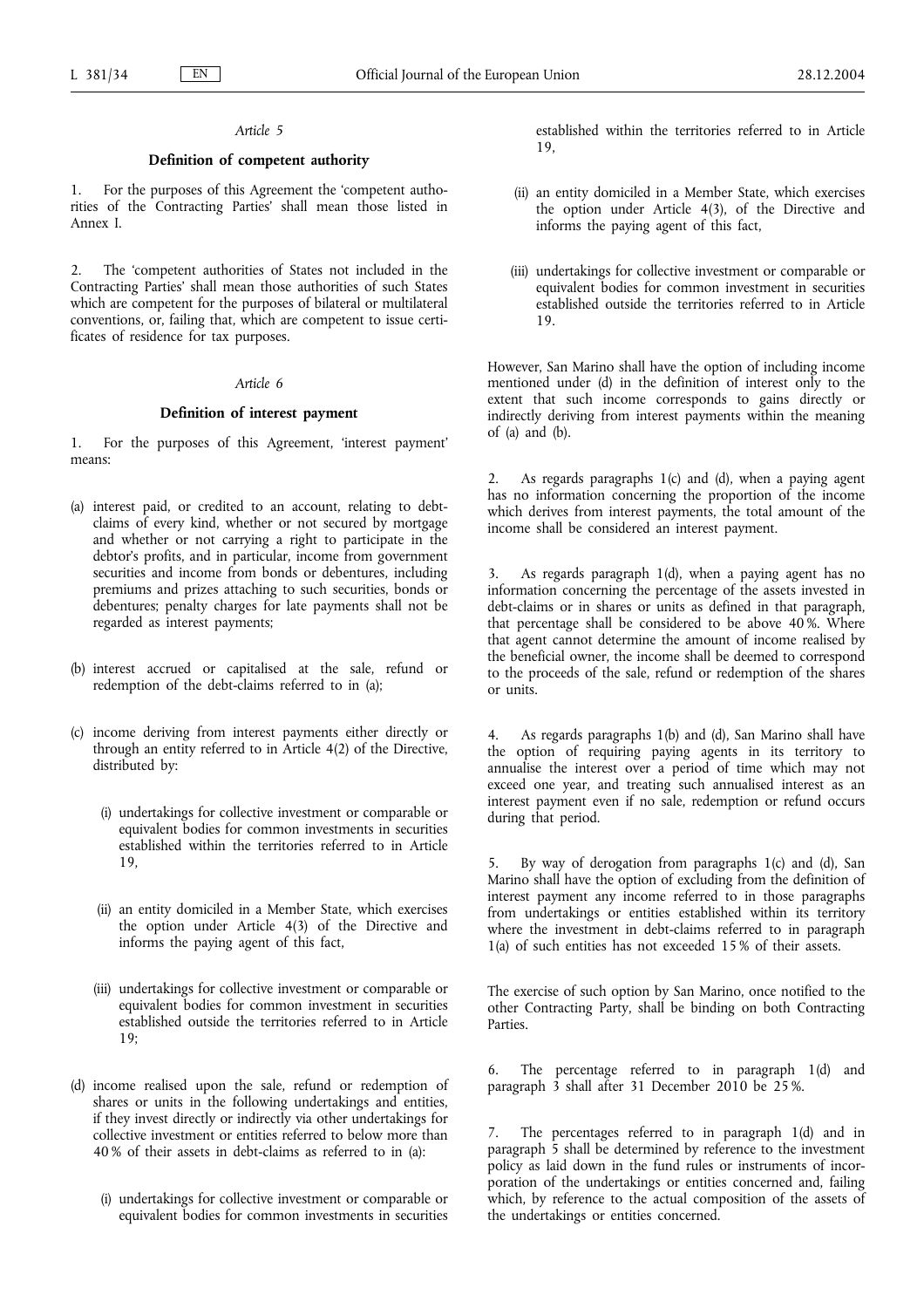# *Article 7*

# **Withholding tax**

Where the beneficial owner is resident in a Member State, San Marino shall levy a withholding tax at a rate of 15 % during the first three years from the date of application of this Agreement, 20% for the subsequent three years and 35% thereafter.

- 2. The paying agent shall levy withholding tax as follows:
- (a) in the case of an interest payment within the meaning of Article 6(1)(a): on the amount of interest paid or credited;
- (b) in the case of an interest payment within the meaning of Article 6(1)(b) or (d): on the amount of interest or income referred to in those paragraphs or by a levy of equivalent effect to be borne by the recipient on the full amount of the proceeds of the sale, redemption or refund;
- (c) in the case of an interest payment within the meaning of Article  $6(1)(c)$ : on the amount of income referred to in that paragraph;
- (d) where San Marino exercises the option under Article 6(4): on the amount of annualised interest.

3. For the purposes of paragraph 2(a) and (b), withholding tax is levied pro rata to the period of holding of the debt-claim by the beneficial owner. When the paying agent is unable to determine the period of holding on the basis of information in its possession, it shall treat the beneficial owner as having held the debt-claim throughout its period of existence unless he provides evidence of the date of acquisition.

4. Taxes other than that provided for in this Agreement on the same interest payment, and in particular the withholding taxes levied by San Marino on San Marino's source interest income, shall be credited against the amount of the withholding tax calculated in accordance with this Article.

5. The imposition of withholding tax by the paying agent located in the Republic of San Marino shall not preclude the Member State of residence for tax purposes of the beneficial owner from taxing the income in accordance with its domestic law. In cases where a taxpayer declares his or her interest income obtained from a paying agent located in San Marino to the tax authorities in the Member State of his or her residence, that interest income shall be subject to taxation there at the same rates as those applied to interest earned domestically.

## *Article 8*

### **Revenue sharing**

1. San Marino shall retain 25 % of its revenue from the withholding tax referred to in Article 7 and transfer 75 % of the revenue to the Member State of residence of the beneficial owner of the interest payment.

2. Such transfers shall take place in one instalment per Member State at the latest within a period of six months following the end of the tax year of San Marino.

San Marino shall take the necessary measures to ensure the proper functioning of the revenue sharing system.

### *Article 9*

## **Voluntary disclosure**

1. San Marino shall provide for a procedure which allows the beneficial owner as defined in Article 2 to avoid the withholding tax referred to in Article 7 by expressly authorising his paying agent established in San Marino to report the interest payments to the competent authority of that State. Such authorisation shall cover all interest payments made to, or secured for the immediate benefit of, the beneficial owner by that paying agent.

2. The minimum amount of information to be reported by the paying agent in case of express authorisation by the beneficial owner shall consist of:

- (a) the identity and residence of the beneficial owner established in accordance with Article 3 of this Agreement, supplemented, when available, by the tax identification number allocated by the Member State where the beneficial owner has his or her residence;
- (b) the name and address of the paying agent;
- (c) the account number of the beneficial owner or, where there is none, identification of the debt-claim giving rise to the interest, and
- (d) the amount of the interest payment established in accordance with Article 6 of this Agreement.

3. The competent authority of San Marino shall communicate the information referred to in paragraph 2 to the competent authority of the Member State of residence of the beneficial owner. Such communications shall be automatic and shall take place at least once a year, within six months following the end of the tax year in San Marino, for all interest payments made during that year.

### *Article 10*

### **Elimination of double taxation**

1. The Member State of residence for tax purposes of the beneficial owner shall ensure the elimination of any double taxation which might result from the imposition of the withholding tax referred to in Article 7, in accordance with the provisions of paragraphs 2 and 3.

2. If interest received by a beneficial owner has been subject to the withholding tax referred to in Article 7 in San Marino, the Member State of residence for tax purposes of the beneficial owner shall grant him or her a tax credit equal to the amount of the tax withheld, in accordance with its national law. Where this amount exceeds the amount of tax due in accordance with its national law on the total amount of the interest payment which has been subject to the withholding tax referred to in Article 7, the Member State of residence for tax purposes of the beneficial owner shall repay to him or her the excess amount of tax withheld.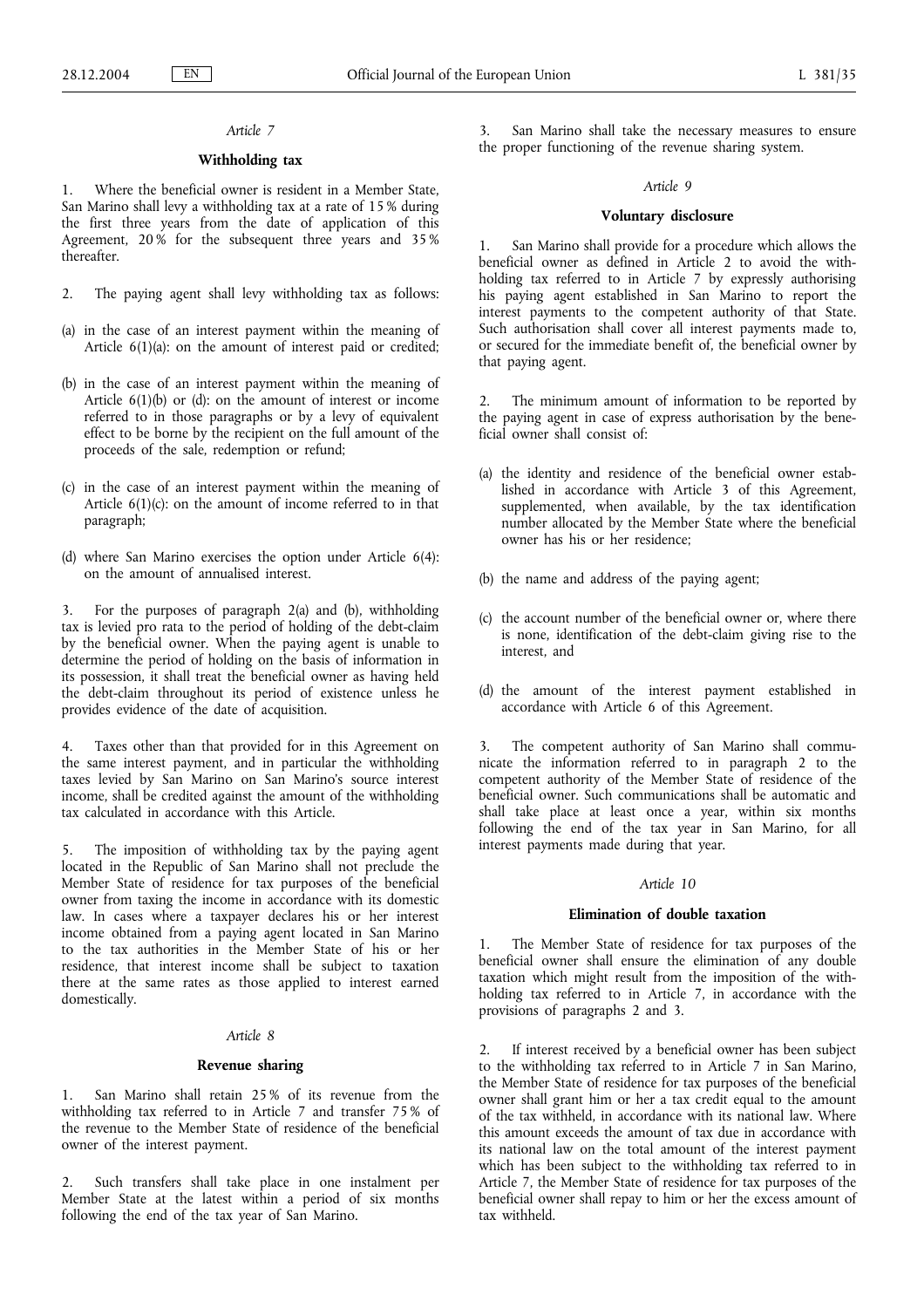If, in addition to the withholding tax referred to in Article 7, interest received by a beneficial owner has been subject to any other type of withholding tax and the Member State of residence for tax purposes of the beneficial owner grants a tax credit for such withholding tax in accordance with its national law or double taxation conventions, such other withholding tax shall be credited before the procedure in paragraph 2 is applied.

4. The Member State of residence for tax purposes of the beneficial owner may replace the tax credit mechanism referred to in paragraphs 2 and 3 by a refund of the withholding tax referred to in Article 7.

### *Article 11*

### **Transitional provisions for negotiable debt securities**

1. From the date of application of this Agreement for as long as at least one Member State also applies similar provisions, and until 31 December 2010 at the latest, domestic and international bonds and other negotiable debt securities which were first issued before 1 March 2001 or for which the original issuing prospectuses were approved before that date by the authorities which are competent for this purpose in the issuing State shall not be considered as debt-claims within the meaning of Article 6(1)(a), provided that no further issues of such negotiable debt securities are made on or after 1 March 2002.

However, for as long as at least one Member State also applies provisions similar to those of Article 7 of this Agreement the provisions of this Article shall continue to apply beyond 31 December 2010 in respect of such negotiable debt securities:

- which contain gross-up and early redemption clauses, and
- where the paying agent, as defined in Article 4, is established in San Marino, and
- where that paying agent pays interest directly to, or secures the payment of interest for the immediate benefit of, a beneficial owner resident in a Member State.

If and when all Member States cease to apply provisions similar to those of Article 7 of this Agreement, the provisions of this Article shall continue to apply only in respect of those negotiable securities:

- which contain gross-up and early redemption clauses, and
- where the issuer's paying agent is established in San Marino, and
- where that paying agent pays interest directly to, or secures the payment of interest for the immediate benefit of, a beneficial owner resident in a Member State.

If a further issue is made on or after 1 March 2002 of an aforementioned negotiable debt security issued by a Government or a related entity acting as a public authority or

whose role is recognised by an international Agreement (listed in Annex II to this Agreement), the entire issue of such a security, consisting of the original issue and any further issue shall be considered a debt-claim within the meaning of Article  $6(1)(a)$ .

If a further issue is made on or after 1 March 2002 of an aforementioned negotiable debt security issued by any other issuer not covered by the fourth subparagraph, such further issue shall be considered a debt-claim within the meaning of Article  $6(1)(a)$ .

2. This Article shall not prevent San Marino and the Member States from continuing to levy a tax on revenues deriving from the aforementioned negotiable debt-claims in paragraph 1 in accordance with their national law.

#### *Article 12*

## **Other withholding taxes** *—* **Relationships with other agreements**

1. This Agreement shall not preclude the parties from levying other types of withholding tax than that referred to in this Agreement in accordance with their national laws or double taxation conventions.

2. The provisions of the double taxation conventions between San Marino and the Member States shall not prevent the levying of the withholding tax for which this Agreement provides.

#### *Article 13*

#### **Exchange of information on request**

The competent authorities of San Marino and of any Member State shall exchange information on conduct constituting tax fraud under the laws of the requested State, or the like for income covered by this Agreement. 'The like' only includes offences with the same level of wrongfulness as is the case for tax fraud under the laws of the requested State, resulting in any prejudice for the taxation interests of the requesting State. In response to a duly justified request, the requested State shall provide information with respect to the conduct that the requesting State is investigating, or may investigate, on a criminal or non-criminal basis.

In determining whether information may be provided in response to a request, the requested State shall apply the statute of limitations applicable under the laws of the requesting State.

3. The requested State shall provide information where the requesting State has a reasonable suspicion that the conduct would constitute tax fraud or the like. The requesting State's reasonable suspicion of tax fraud or the like may be based on:

(a) documents, whether authenticated or not, and including but not limited to business records, books of account, or bank account information;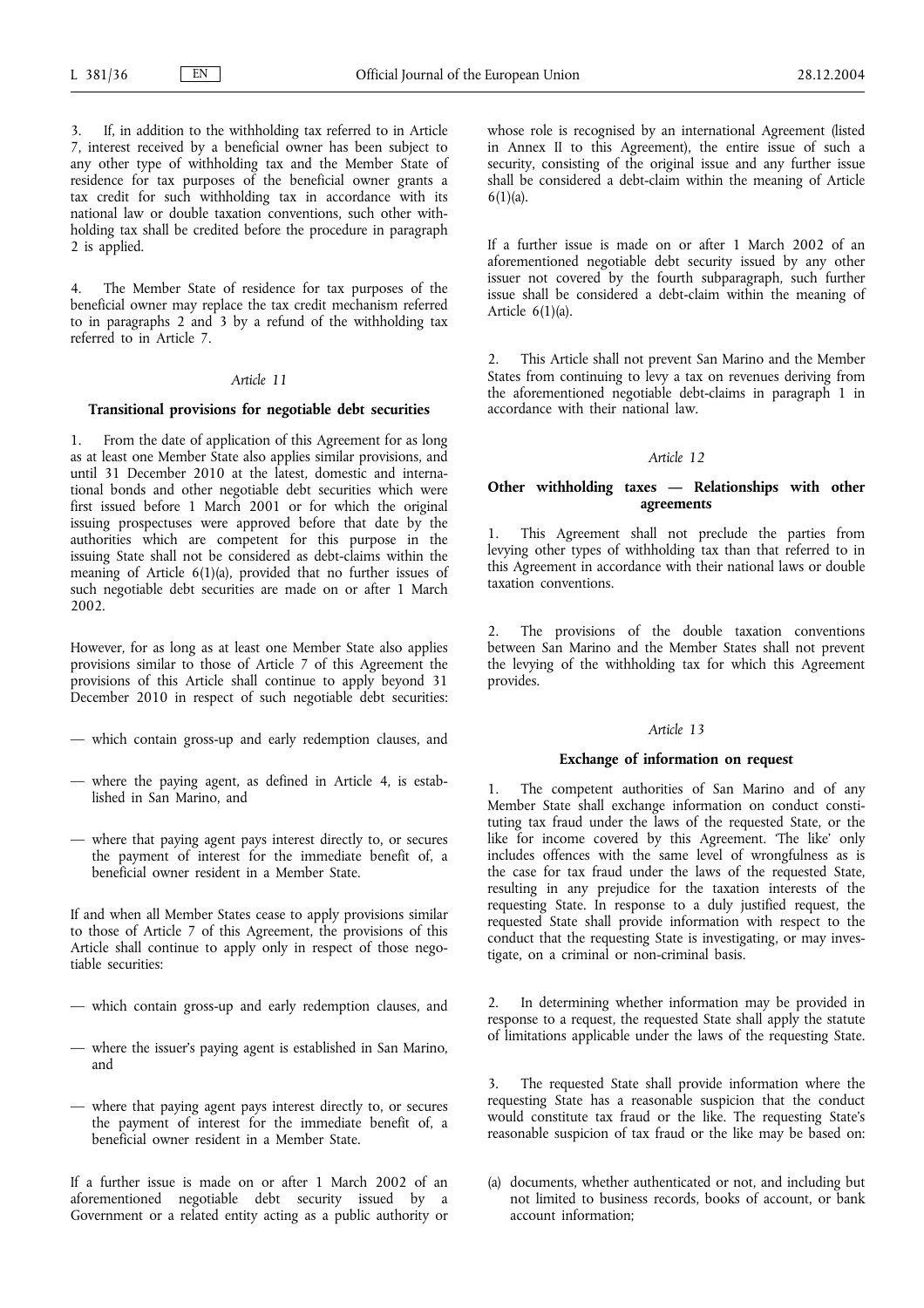- (b) testimonial information from the taxpayer;
- (c) information obtained from an informant or other third person that has been independently corroborated or is otherwise likely to be credible; or
- (d) circumstantial evidence.

4. The competent authority of the requesting State shall provide the following elements to the competent authority of the requested State when making a request for information under this Agreement to demonstrate the foreseeable relevance of the information to the request:

- (a) the identity of the person under examination or investigation;
- (b) a statement of the information sought including its nature and the form in which the requesting State wishes to receive the information from the requested State;
- (c) the tax purpose for which the information is sought;
- (d) grounds for believing that the information requested is held in the requested State or is in the possession or control of a person within the jurisdiction of the requested State;
- (e) to the extent known, the name and address of any person believed to be in possession of the requested information;
- (f) a statement that the request is in conformity with the law and administrative practices of the requesting State, that if the requested information was within the jurisdiction of the requesting State then the competent authority of the requesting State would be able to obtain the information under the laws of the requesting State or the normal course of administrative practice and that it is in conformity with this Agreement;
- (g) a statement that the requesting State has pursued all means available in its own territory to obtain the information, except those that would give rise to disproportionate difficulties.

5. The competent authority of the requested State shall forward the requested information as promptly as possible to the requesting State.

6. San Marino shall enter into bilateral negotiations with each of the Member States in order to define individual categories of cases falling under 'the like' in accordance with the procedure of taxation applied by those States.

### *Article 14*

### **Confidentiality**

Any information received by a Contracting Party under this Agreement shall be treated as confidential and may be disclosed only to persons or authorities (including courts and administrative bodies) in the jurisdiction of the Contracting Party concerned with the assessment or collection of, the enforcement or prosecution in respect of, or the determination of appeals in relation to, the taxes covered by this Agreement. Such persons or authorities shall use such information only for such purposes. They may disclose the information in public court proceedings or in judicial decisions. The information may not be disclosed to any other person or entity or authority or any other jurisdiction without the express written consent of the competent authority of the requested Party.

### *Article 15*

## **Consultation and review**

1. If any disagreement arises between the competent authority of San Marino and one or more of the other competent authorities listed in Annex I as to the interpretation or application of this Agreement, they shall endeavour to resolve this by mutual agreement. They shall immediately notify the Commission of the European Communities and the competent authorities of the other Member States of the results of their consultations. In relation to issues of interpretation the Commission may take part in consultations at the request of any of the competent authorities listed in Annex I.

2. The Contracting Parties shall consult each other at least every three years or at the request of either Contracting Party with a view to examining and, if deemed necessary by the Contracting Parties, improving the technical functioning of the Agreement and assessing international developments. The consultations shall be held within one month of the request or as soon as possible in urgent cases.

3. On the basis of such an assessment, the Contracting Parties may consult each other in order to examine whether changes to the Agreement are necessary taking into account international developments.

4. As soon as sufficient experience of the full implementation of this Agreement is available, the Contracting Parties shall consult each other in order to examine whether changes to this Agreement are necessary taking into account international developments.

5. For the purposes of the consultations referred to in paragraphs 1, 2 and 3, the Contracting Parties shall inform each other of possible developments which could impact on the proper functioning of this Agreement. This shall also include any relevant agreement between one of the Contracting Parties and a third State.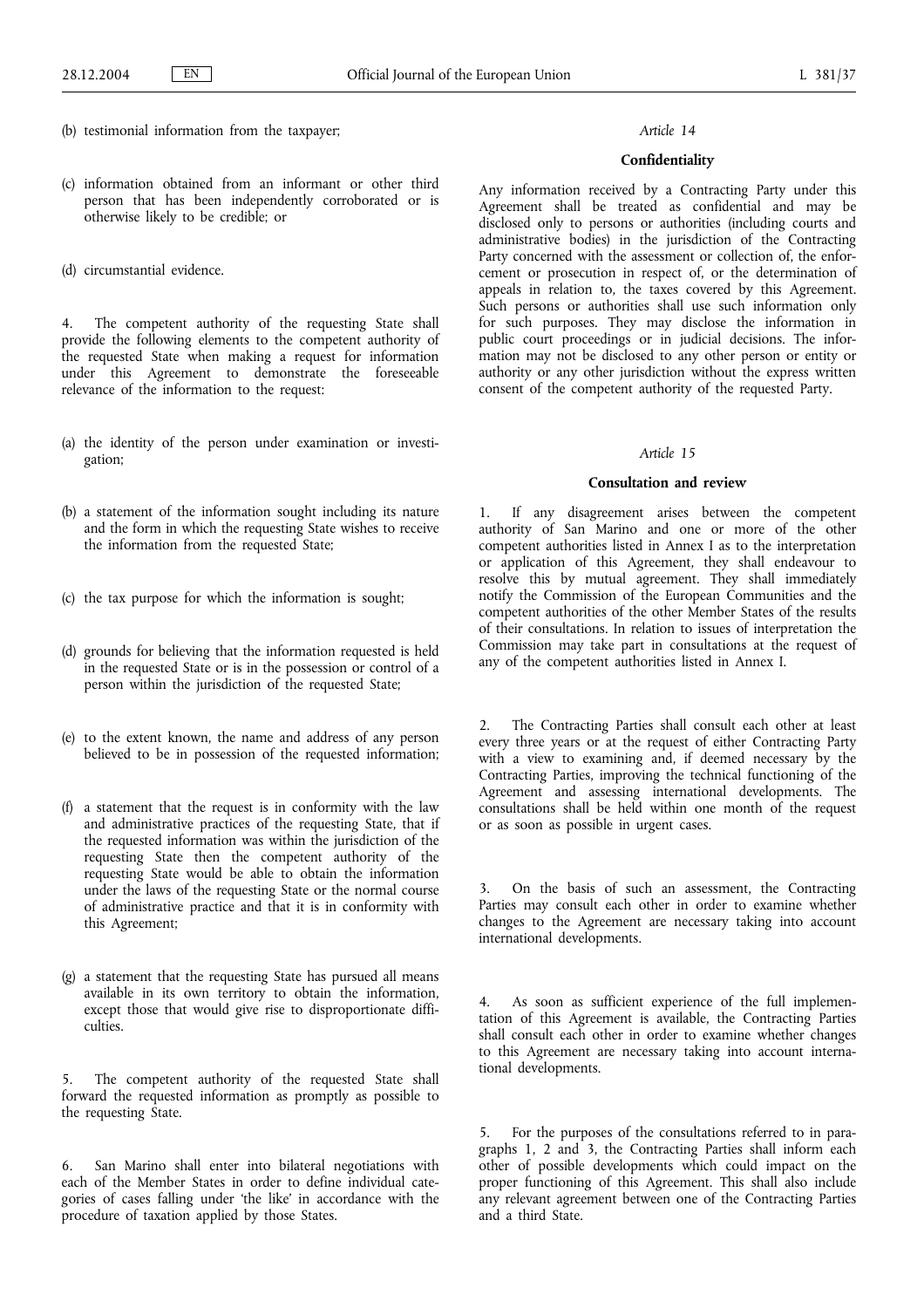# *Article 16*

### **Signing, entry into force and termination**

1. This Agreement requires ratification or approval by the Contracting Parties in accordance with their own procedures. The Contracting Parties shall notify each other of the completion of these procedures. The Agreement shall enter into force on the first day of the second month following the last notification.

2. Subject to the fulfilment of its constitutional requirements concerning entering into international agreements and without prejudice to Article 17, San Marino shall effectively implement and apply this Agreement as from 1 July 2005 and notify the Community thereof.

3. This Agreement shall remain in force until terminated by a Contracting Party.

4. Either Contracting Party may terminate this Agreement by giving notice to the other. In such a case, the Agreement shall cease to have effect twelve months after the serving of notice.

### *Article 17*

# **Application and suspension of application**

1. The application of this Agreement shall be conditional on the adoption and implementation by the dependent or associated territories of the Member States mentioned in the report of the Council (Economic and Financial Affairs) to the European Council of Santa Maria da Feira of 19 and 20 June 2000, as well as by the United States of America, the Swiss Confederation, Andorra, Liechtenstein, and Monaco, respectively, of measures which conform with or are equivalent to those contained in the Directive or in this Agreement.

2. The Contracting Parties shall decide, by common accord, at least six months before the date referred to in Article 16(2), whether the condition set out in the above paragraph will be met having regard to the dates of entry into force of the relevant measures in the third States and dependent or associated territories concerned. If the Contracting Parties do not decide that the condition will be met, they shall, by common accord, adopt a new date for the purposes of Article 16(2).

3. The application of this Agreement or parts thereof may be suspended by either Contracting Party with immediate effect through notification to the other should the Directive or part of the Directive cease to be applicable either temporarily or permanently in accordance with Community law or in the event that a Member State should suspend the application of its implementing legislation.

4. Either Contracting Party may suspend the application of this Agreement through notification to the other in the event

that one of the third States or territories referred to in paragraph 1 should subsequently cease to apply the measures referred to in that paragraph. Suspension of application shall take place no earlier than two months after notification. Application of this Agreement shall resume as soon as the measures are reinstated.

#### *Article 18*

#### **Claims and final settlement**

Should this Agreement be terminated or its application be suspended either in full or in part, the claims of individuals in accordance with Article 10 shall remain unaffected.

2. San Marino will, in such case, establish a final account by the end of the period of applicability of this Agreement and make a final payment to the Member States.

#### *Article 19*

#### **Territorial scope**

This Agreement shall apply, on the one hand, to the territories in which the Treaty establishing the European Community is applied and under the conditions laid down in that Treaty and, on the other hand, to the territory of San Marino.

### *Article 20*

### **Annexes**

1. The Annexes shall form an integral part of this Agreement.

2. The list of competent authorities in Annex I may be amended simply by notification of the other Contracting Party by San Marino for the authority referred to in (a) therein, and by the Community for the other authorities.

The list of related entities in Annex II may be amended by mutual agreement.

#### *Article 21*

## **Languages**

1. This Agreement shall be drawn in duplicate in Czech, Danish, Dutch, English, Estonian, Finnish, French, German, Greek, Hungarian, Italian, Latvian, Lithuanian, Polish, Portuguese, Slovak, Slovenian, Spanish and Swedish, each of these texts being equally authentic.

2. The Maltese language version shall be authenticated by the Contracting Parties on the basis of an Exchange of Letters. It shall also be authentic, in the same way as for the language versions referred to in paragraph 1.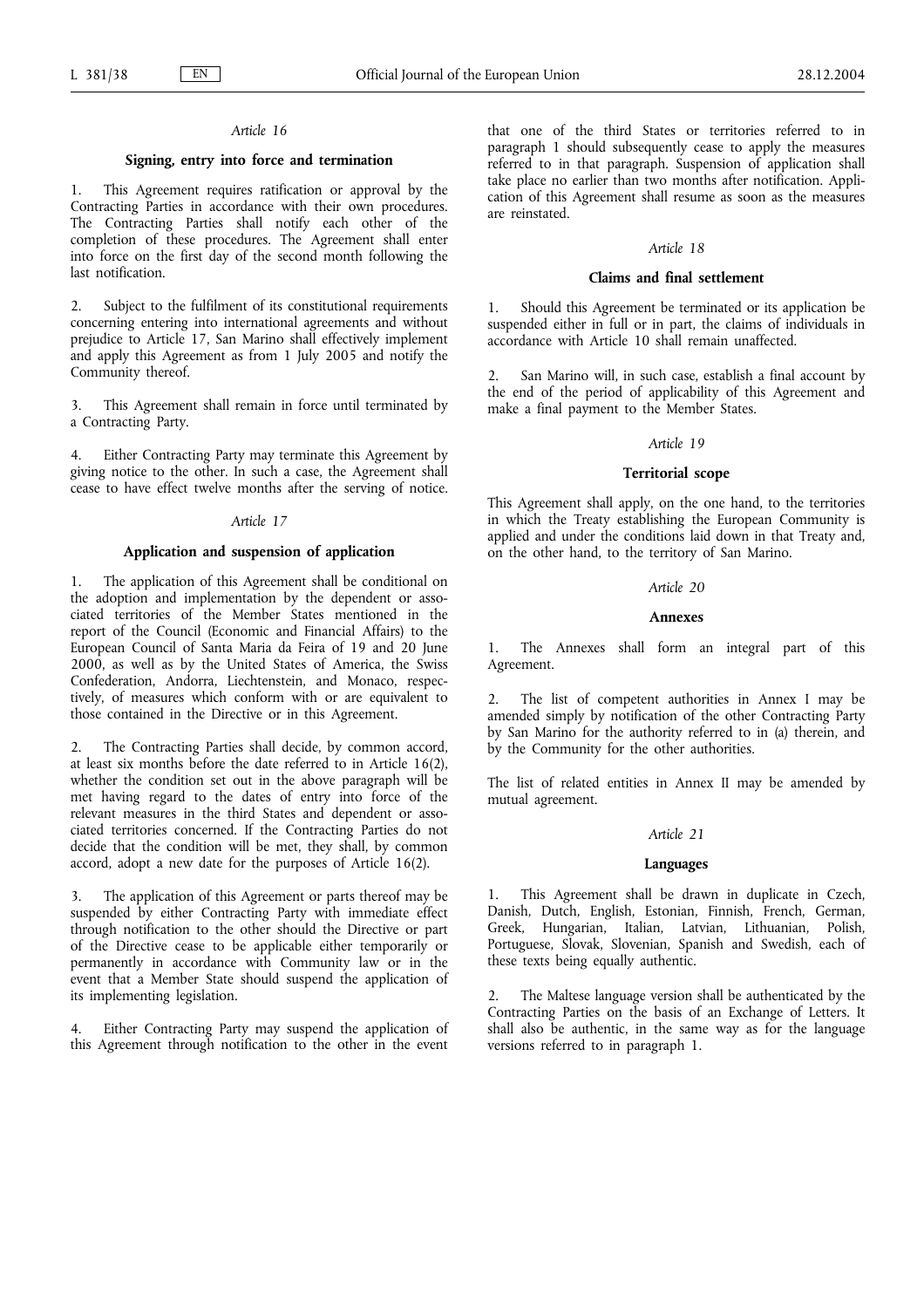EN FE DE LO CUAL, los plenipotenciarios abajo firmantes suscriben el presente Acuerdo.

NA DŮKAZ ČEHOŽ připojili níže podepsaní zplnomocnění zástupci k této smlouvě své podpisy.

TIL BEKRÆFTELSE HERAF har undertegnede befuldmægtigede underskrevet denne aftale.

ZU URKUND DESSEN haben die unterzeichneten Bevollmächtigten ihre Unterschriften unter dieses Abkommen gesetzt.

SELLE KINNITUSEKS on täievolilised esindajad käesolevale lepingule alla kirjutanud.

ΣΕ ΠΙΣΤΩΣΗ ΤΩΝ ΑΝΩΤΕΡΩ, οι υπογράφοντες πληρεξούσιοι έθεσαν την υπογραφή τους κάτω από την παρούσα συμφωνία.

IN WITNESS WHEREOF, the undersigned Plenipotentiaries have hereunto set their hands.

EN FOI DE QUOI, les plénipotentiaires soussignés ont apposé leurs signatures au bas du présent accord. IN FEDE DI CHE, i plenipotenziari sottoscritti hanno apposto la propria firma in calce al presente accordo.

TO APLIECINOT, attiecīgi pilnvarotas personas ir parakstījušas šo nolīgumu.

TAI PALIUDYDAMI, šį Susitarimą pasirašė toliau nurodyti įgaliotieji atstovai.

FENTIEK HITELÉÜL e megállapodást az alulírott meghatalmazottak alább kézjegyükkel látták el.

B'XIEHDA TA' DAN, il-Plenipotenzjari hawn taħt iffirmati ffirmaw dan il-Ftehim.

TEN BLIJKE WAARVAN de ondergetekende gevolmachtigden hun handtekening onder deze overeenkomst hebben geplaatst.

W DOWÓD CZEGO, niżej podpisani pełnomocnicy złożyli swoje podpisy.

EM FÉ DO QUE, os plenipotenciários abaixo assinados apuserem as suas assinaturas no final do presente Acordo.

NA DÔKAZ ČOHO dolupodpísaní splnomocnení zástupcovia podpísali túto dohodu.

V POTRDITEV TEGA so spodaj podpisani pooblaščenci podpisali ta sporazum.

TÄMÄN VAKUUDEKSI allamainitut täysivaltaiset edustajat ovat allekirjoittaneet tämän sopimuksen.

TILL BEVIS HÄRPÅ har undertecknade befullmäktigade undertecknat detta avtal.

Hecho en Bruselas, el siete de diciembre del dos mil cuatro.

V Bruselu dne sedmého prosince dva tisíce čtyři.

Udfærdiget i Bruxelles den syvende december to tusind og fire.

Geschehen zu Brüssel am siebten Dezember zweitausendundvier.

Kahe tuhande neljanda aasta detsembrikuu seitsmendal päeval Brüsselis.

Έγινε στις Βρυξέλλες, στις εφτά Δεκεμβρίου δύο χιλιάδες τέσσερα.

Done at Brussels on the seventh day of December in the year two thousand and four.

Fait à Bruxelles, le sept décembre deux mille quatre.

Fatto a Bruxelles, addì sette dicembre duemilaquattro.

Briselē, divi tūkstoši ceturtā gada septītajā decembrī.

Pasirašyta du tūkstančiai ketvirtų metų gruodžio septintą dieną Briuselyje.

Kelt Brüsszelben, a kettőezer negyedik év december hetedik napján.

Magħmul fi Brussel fis-seba' jum ta' Diċembru tas-sena elfejn u erbgħa.

Gedaan te Brussel, de zevende december tweeduizendvier.

Sporządzono w Brukseli dnia siódmego grudnia roku dwutysięcznego czwartego.

Feito em Bruxelas, em sete de Dezembro de dois mil e quatro.

V Bruseli siedmeho decembra dvetisícštyri.

V Bruslju, dne sedmega decembra leta dva tisoč štiri.

Tehty Brysselissä seitsemäntenä päivänä joulukuuta vuonna kaksituhattaneljä.

Som skedde i Bryssel den sjunde december tjugohundrafyra.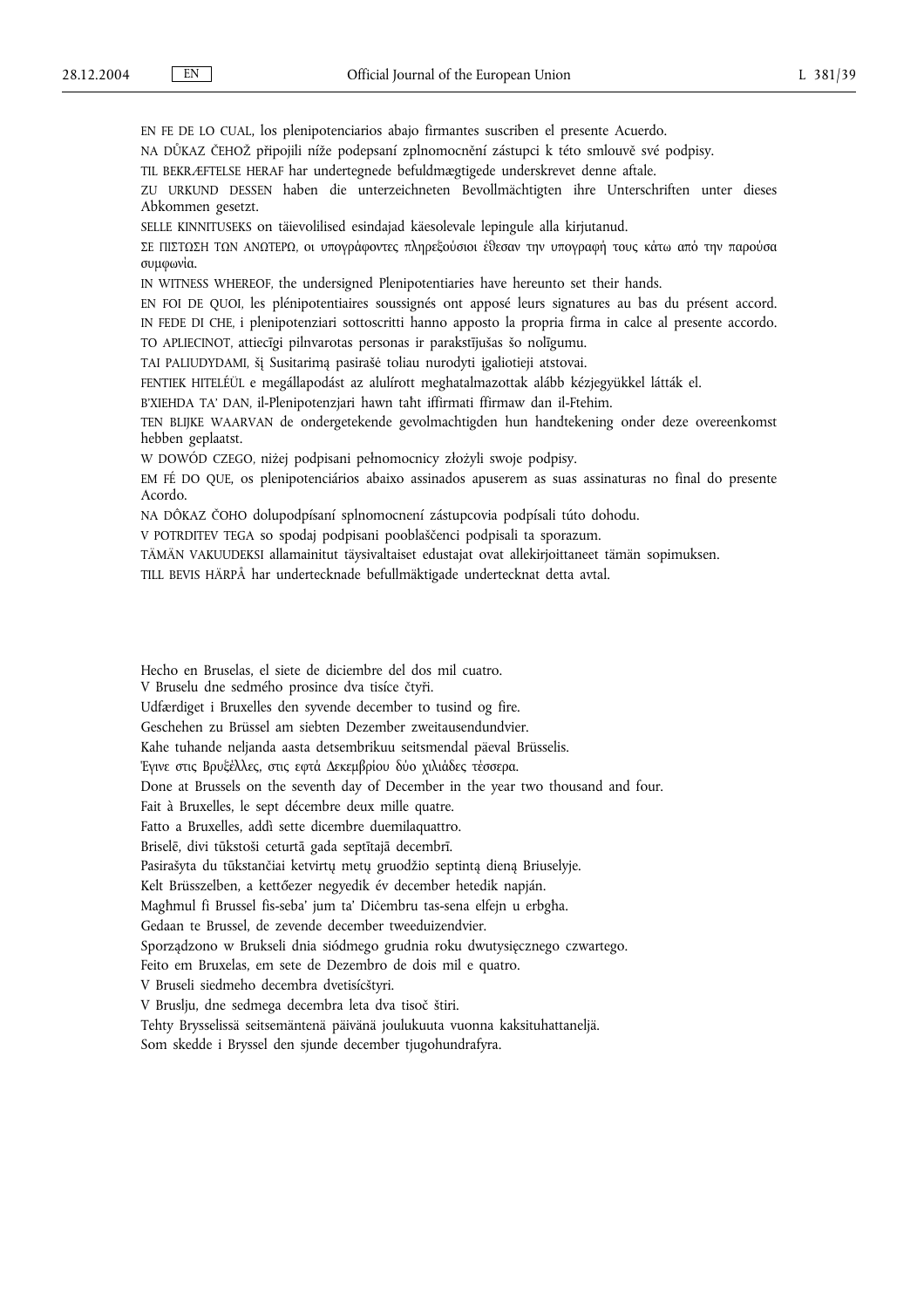Por la Comunidad Europea Za Evropské společenství For Det Europæiske Fællesskab Für die Europäische Gemeinschaft Euroopa Ühenduse nimel Για την Ευρωπαϊκή Κοινότητα For the European Community Pour la Communauté européenne Per la Comunità europea Eiropas Kopienas vārdā Europos bendrijos vardu az Európai Közösség részéről Għall-Komunità Ewropea Voor de Europese Gemeenschap W imieniu Wspólnoty Europejskiej Pela Comunidade Europeia Za Európske spoločenstvo za Evropsko skupnost Euroopan yhteisön puolesta På Europeiska gemenskapens vägnar

 $\bigcup_{\infty}$ 

Per la Repubblica di San Marino

 $\mathbb{Z}$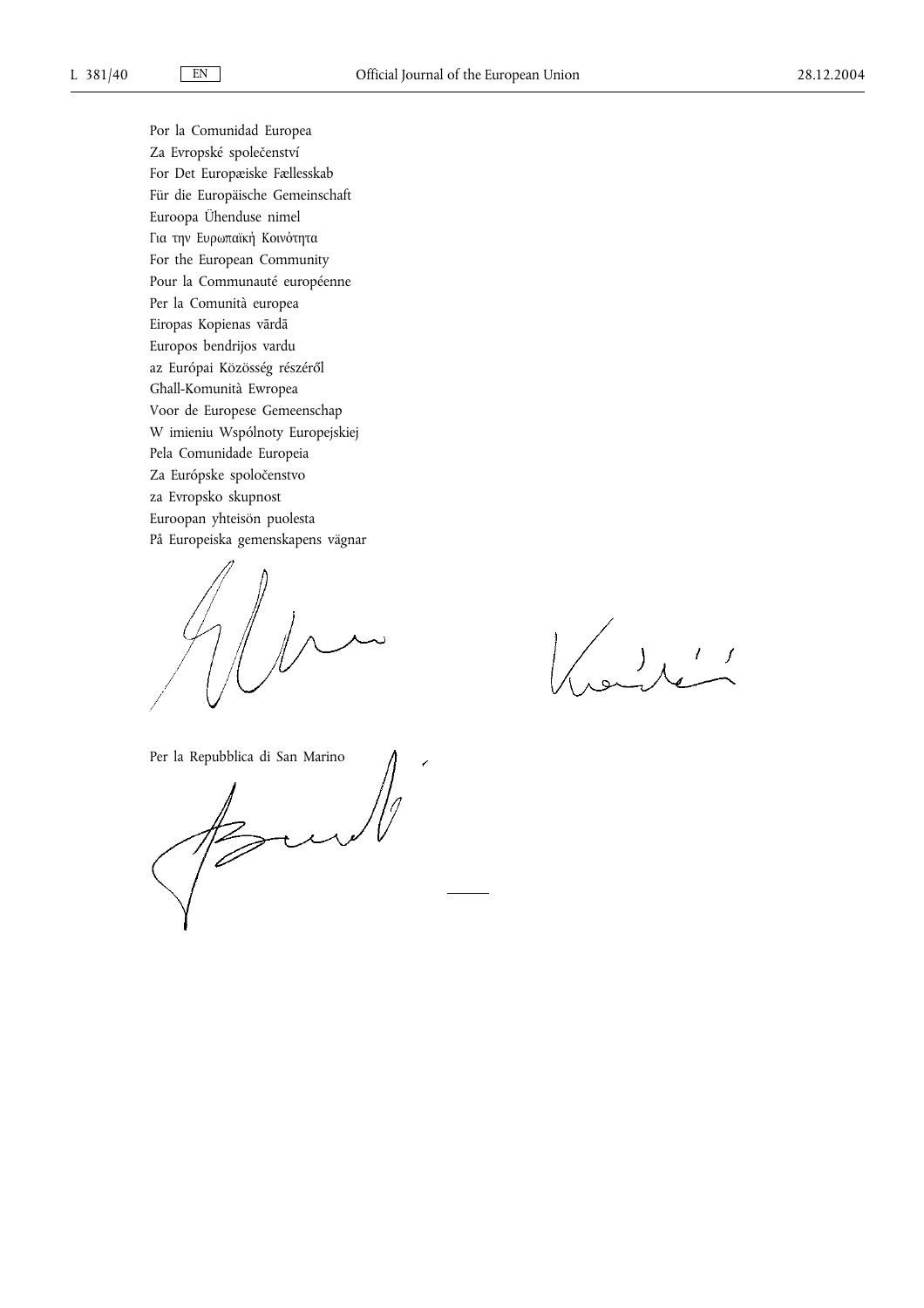### *ANNEX I*

#### **LIST OF COMPETENT AUTHORITIES OF THE CONTRACTING PARTIES**

The competent authorities for the purposes of this Agreement are:

- (a) in the Republic of San Marino: Il Segretario di Stato per le Finanze e il Bilancio or an authorised representative;
- (b) in the Kingdom of Belgium: De Minister van Financiën/Le Ministre des Finances or an authorised representative;
- (c) in the Czech Republic: Ministr financí or an authorised representative;
- (d) in the Kingdom of Denmark: Skatteministeren or an authorised representative;
- (e) in the Federal Republic of Germany: Der Bundesminister der Finanzen or an authorised representative;
- (f) in Republic of Estonia: Rahandusminister or an authorised representative;
- (g) in the Hellenic Republic: Ο Υπουργός Οικονομίας και Οικονομικών or an authorised representative;
- (h) in the Kingdom of Spain: El Ministro de Economía y Hacienda or an authorised representative;
- (i) in the French Republic: Le Ministre chargé du budget or an authorised representative;
- (j) in Ireland: The Revenue Commissioners or their authorised representative;
- (k) in the Italian Republic: Il Capo del Dipartimento per le Politiche Fiscali or an authorised representative;
- (l) in the Republic of Cyprus: Υπουργός Οικονομικών or an authorised representative;
- (m) in the Republic of Latvia: Finanšu ministrs or an authorised representative;
- (n) in the Republic of Lithuania: Finansų ministras or an authorised representative;
- (o) in the Grand Duchy of Luxembourg: Le Ministre des Finances or an authorised representative; however for the purposes of Article 13 the competent authority shall be 'le Procureur Général d'Etat luxemburgeois';
- (p) in the Republic of Hungary: A pénzügyminiszter or an authorised representative;
- (q) in the Republic of Malta: Il-Ministru responsabbli għall-Finanzi or an authorised representative;
- (r) in the Kingdom of the Netherlands: De Minister van Financiën or an authorised representative;
- (s) in the Republic of Austria: Der Bundesminister für Finanzen or an authorised representative;
- (t) in the Republic of Poland: Minister Finansów or an authorised representative;
- (u) in the Portuguese Republic: O Ministro das Finanças or an authorised representative;
- (v) in the Republic of Slovenia: Minister za finance or an authorised representative;
- (w) in the Slovak Republic: Minister financií or an authorised representative;
- (x) in the Republic of Finland: Valtiovarainministeriö/Finansministeriet or an authorised representative;
- (y) in the Kingdom of Sweden: Chefen för Finansdepartementet or an authorised representative;
- (z) in the United Kingdom of Great Britain and Northern Ireland and in the European territories for whose external relations the United Kingdom is responsible: the Commissioners of Inland Revenue or their authorised representative and the competent authority in Gibraltar, which the United Kingdom will designate in accordance with the Agreed Arrangements relating to Gibraltar authorities in the context of EU and EC instruments and related treaties notified to the Member States and institutions of the European Union of 19 April 2000, a copy of which shall be notified to the Republic of San Marino by the Secretary-General of the Council of the European Union, and which shall apply to this Agreement.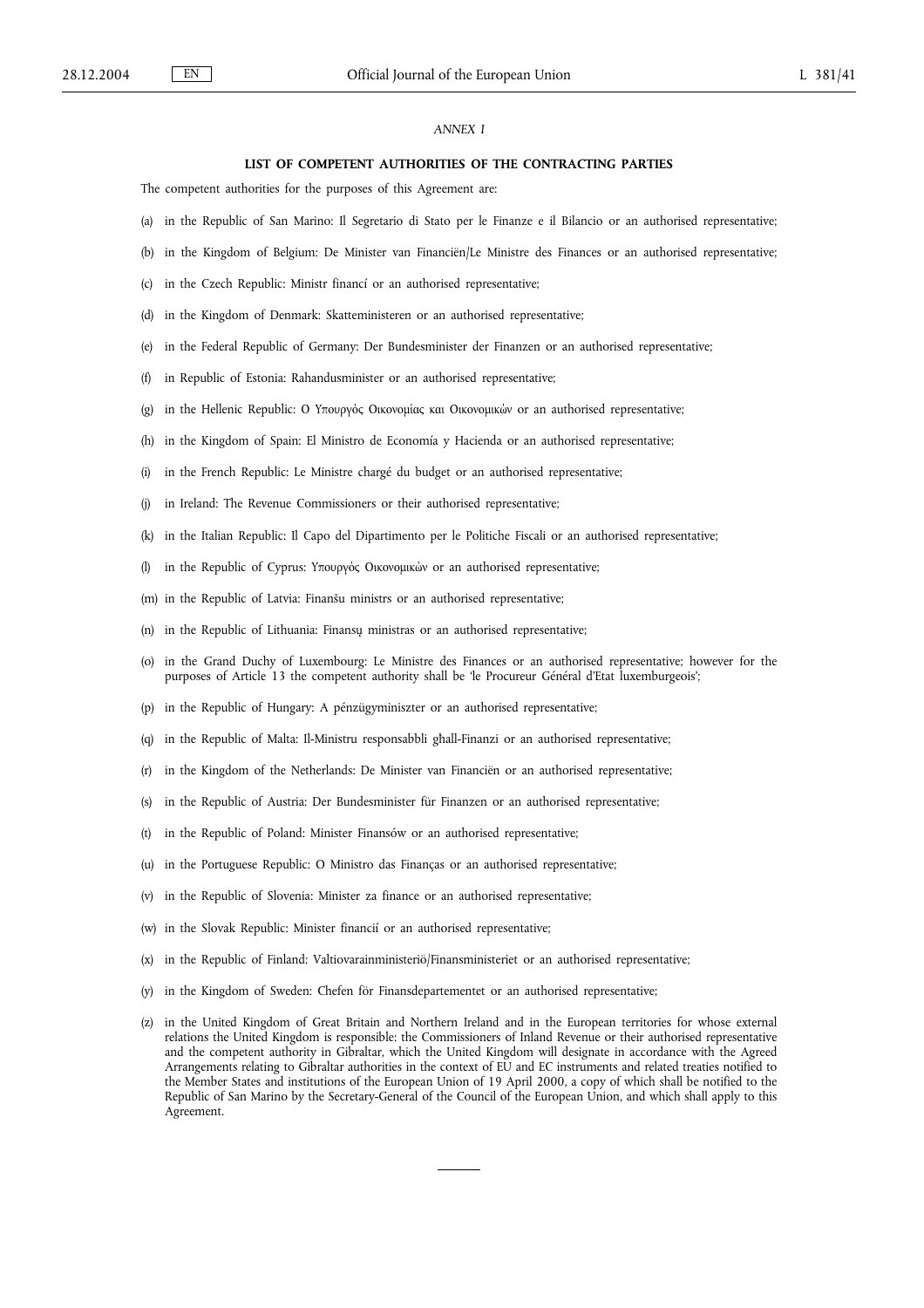## *ANNEX II*

### **LIST OF RELATED ENTITIES**

For the purposes of Article 11 of this Agreement, the following entities will be considered to be a '*related entity acting as a public authority or whose role is recognised by an international treaty*':

ENTITIES WITHIN THE EUROPEAN UNION:

## Belgium

- Vlaams Gewest (Flemish Region)'
- Région wallonne (Walloon Region)
- Région bruxelloise/Brussels Gewest (Brussels Region) Communauté française (French Community)
- Vlaamse Gemeenschap (Flemish Community)
- Deutschsprachige Gemeinschaft (German-speaking Community)

### Spain

- Xunta de Galicia (Regional Executive of Galicia)
- Junta de Andalucía (Regional Executive of Andalusia)
- Junta de Extremadura (Regional Executive of Extremadura)
- Junta de Castilla-La Mancha (Regional Executive of Castilla-La Mancha)
- Junta de Castilla-León (Regional Executive of Castilla-León)
- Gobierno Foral de Navarra (Regional Government of Navarre)
- Govern de les Illes Balears (Government of the Balearic Islands)
- Generalitat de Catalunya (Autonomous Government of Catalonia)
- Generalitat de Valencia (Autonomous Government of Valencia)
- Diputación General de Aragón (Regional Council of Aragon)
- Gobierno de las Islas Canarias (Government of the Canary Islands)
- Gobierno de Murcia (Government of Murcia)
- Gobierno de Madrid (Government of Madrid)
- Gobierno de la Comunidad Autónoma del País Vasco/Euzkadi (Government of the Autonomous Community of the Basque Country)
- Diputación Foral de Guipúzcoa (Regional Council of Guipúzcoa)
- Diputación Foral de Vizcaya/Bizkaia (Regional Council of Vizcaya)
- Diputación Foral de Alava (Regional Council of Alava)
- Ayuntamiento de Madrid (City Council of Madrid)
- Ayuntamiento de Barcelona (City Council of Barcelona)
- Cabildo Insular de Gran Canaria (Island Council of Gran Canaria)
- Cabildo Insular de Tenerife (Island Council of Tenerife)
- Instituto de Crédito Oficial (Public Credit Institution)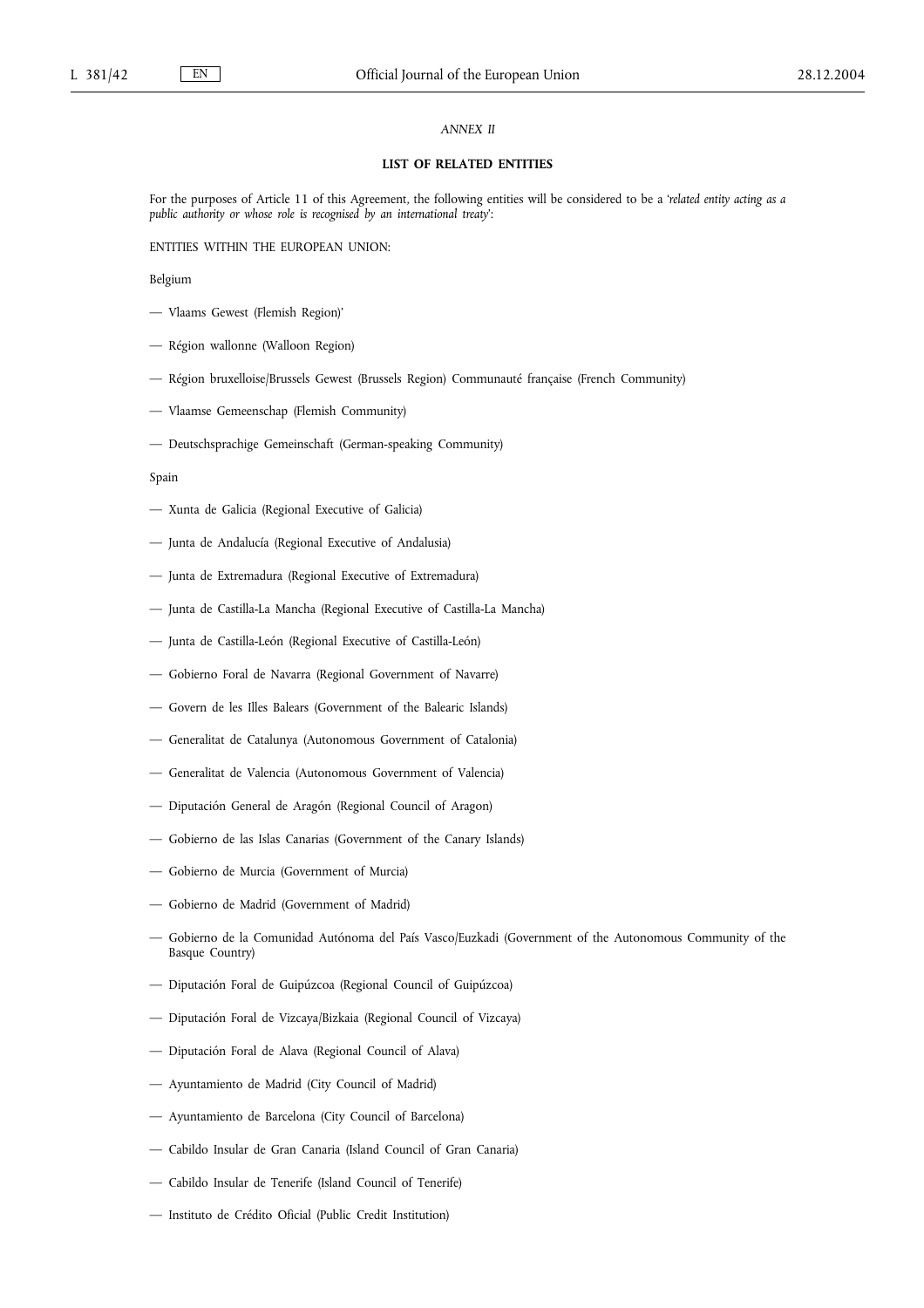- Instituto Catalán de Finanzas (Finance Institution of Catalonia)
- Instituto Valenciano de Finanzas (Finance Institution of Valencia)
- Greece
- Оργανισμός Тηλεπικοινωνιών Ελλάδος (National Telecommunications Organisation)
- Оργανισμός Σιδηροδρόμων Ελλάδος (National Railways Organisation)
- ημόσια Επιχείρηση Ηλεκτρισμού (Public Electricity Company)

#### France

- La Caisse d'amortissement de la dette sociale (CADES)(Social Debt Redemption Fund)
- L'Agence française de développement (AFD)(French Development Agency)
- Réseau Ferré de France (RFF)(French Rail Network)
- Caisse Nationale des Autoroutes (CNA)(National Motorways Fund)
- Assistance publique Hôpitaux de Paris (APHP)(Paris Hospitals Public Assistance)
- Charbonnages de France (CDF)(French Coal Board)
- Entreprise minière et chimique (EMC)(Mining and Chemicals Company)

Italy

- Regions
- Provinces
- Municipalities
- Cassa Depositi e Prestiti (Deposits and Loans Fund)

#### Latvia

— Pašvaldības (Local governments)

Poland

- gminy (communes)
- powiaty (districts)
- województwa (provinces)
- związki gmin (associations of communes)
- związki powiatów (association of districts)
- związki województw (association of provinces)
- miasto stołeczne Warszawa (capital city of Warsaw)
- Agencja Restrukturyzacji i Modernizacji Rolnictwa (Agency for Restructuring and Modernisation of Agriculture)
- Agencja Nieruchomości Rolnych (Agricultural Property Agency)

### Portugal

- Região Autónoma da Madeira (Autonomous Region of Madeira)
- Região Autónoma dos Açores (Autonomous Region of Azores)
- Municipalities